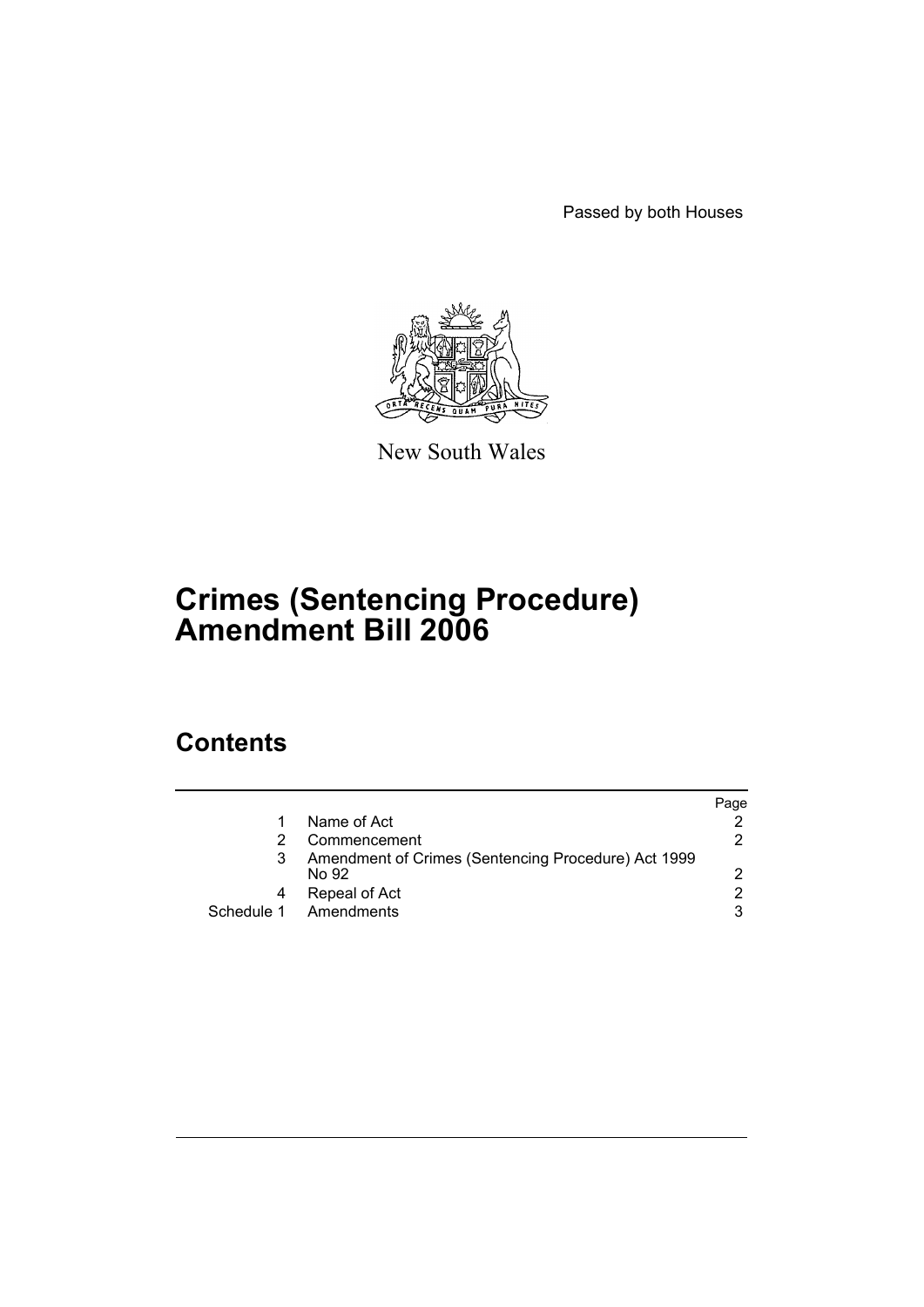*I certify that this PUBLIC BILL, which originated in the LEGISLATIVE ASSEMBLY, has finally passed the LEGISLATIVE COUNCIL and the LEGISLATIVE ASSEMBLY of NEW SOUTH WALES.*

> *Clerk of the Legislative Assembly. Legislative Assembly, Sydney, , 2006*



New South Wales

# **Crimes (Sentencing Procedure) Amendment Bill 2006**

Act No , 2006

An Act to amend the *Crimes (Sentencing Procedure) Act 1999* with respect to sentencing for crimes committed against public transport workers and community workers.

*I have examined this Bill, and find it to correspond in all respects with the Bill as finally passed by both Houses.*

*Chairman of Committees of the Legislative Assembly.*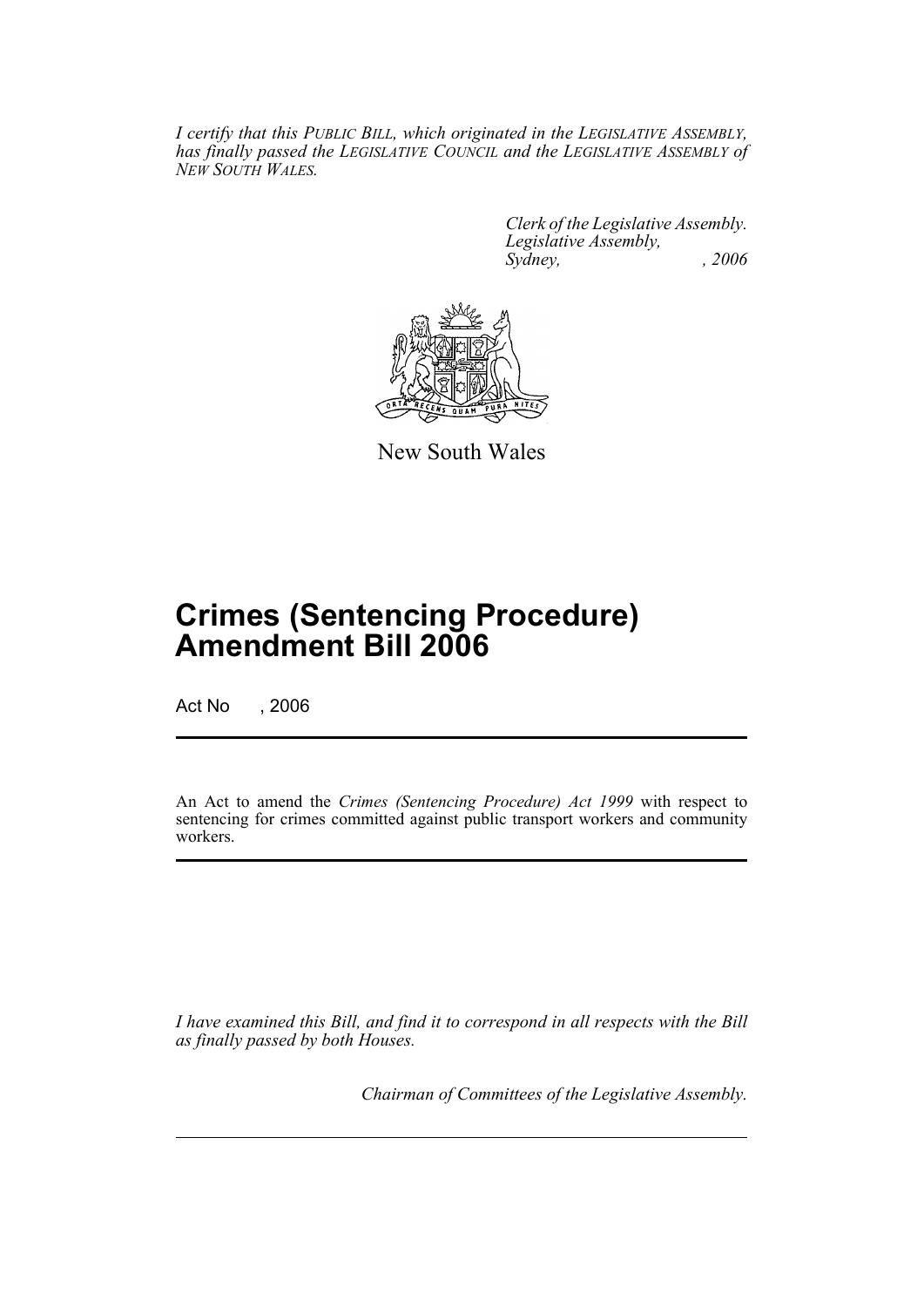## **The Legislature of New South Wales enacts:**

### **1 Name of Act**

This Act is the *Crimes (Sentencing Procedure) Amendment Act 2006*.

#### **2 Commencement**

This Act commences on the date of assent to this Act.

## **3 Amendment of Crimes (Sentencing Procedure) Act 1999 No 92**

The *Crimes (Sentencing Procedure) Act 1999* is amended as set out in Schedule 1.

### **4 Repeal of Act**

- (1) This Act is repealed on the day following the day on which this Act commences.
- (2) The repeal of this Act does not, because of the operation of section 30 of the *Interpretation Act 1987*, affect any amendment made by this Act.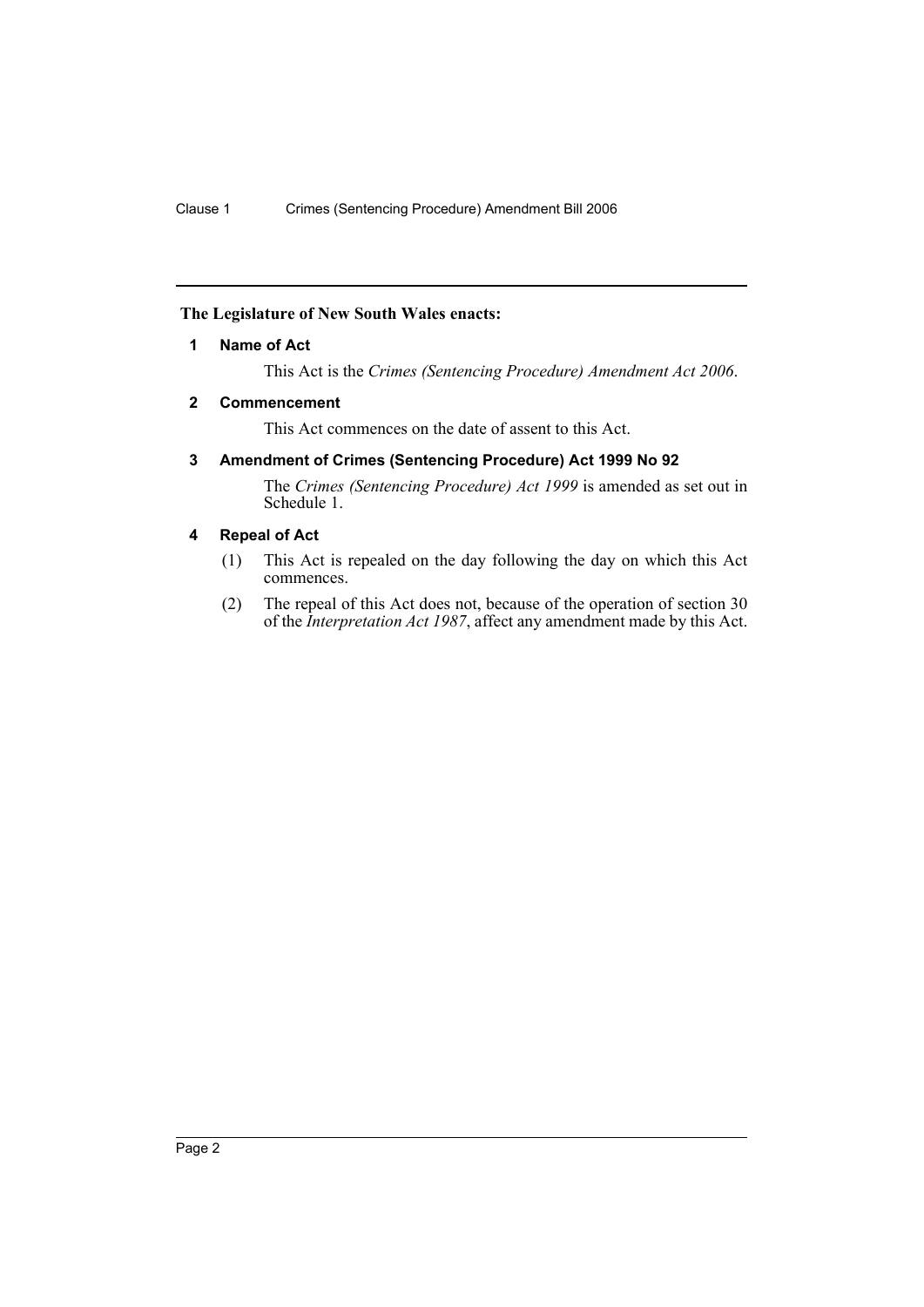Crimes (Sentencing Procedure) Amendment Bill 2006

Amendments **Schedule 1** and the set of the set of the set of the set of the set of the set of the set of the set of the set of the set of the set of the set of the set of the set of the set of the set of the set of the set

## **Schedule 1 Amendments**

(Section 3)

**[1] Section 21A Aggravating, mitigating and other factors in sentencing** Omit "the victim's occupation" from section 21A (2) (a). Insert instead "the victim's occupation or voluntary work".

## **[2] Section 21A (2) (l)**

Insert ", bus driver or other public transport worker" after "taxi driver".

## **[3] Part 4, Division 1A, Table**

Omit "the victim's occupation" from Item No 1A. Insert instead "the victim's occupation or voluntary work".

## **[4] Schedule 2 Savings, transitional and other provisions**

Insert at the end of clause 1 (1): *Crimes (Sentencing Procedure) Amendment Act 2006*

## **[5] Schedule 2, Part 15**

Insert at the end of the Schedule:

## **Part 15 Provisions consequent on enactment of Crimes (Sentencing Procedure) Amendment Act 2006**

## **55 Existing offences and proceedings**

The amendments made to this Act by the *Crimes (Sentencing Procedure) Amendment Act 2006* apply to the determination of a sentence for an offence whenever committed, unless:

(a) the court has convicted the person being sentenced of the offence, or